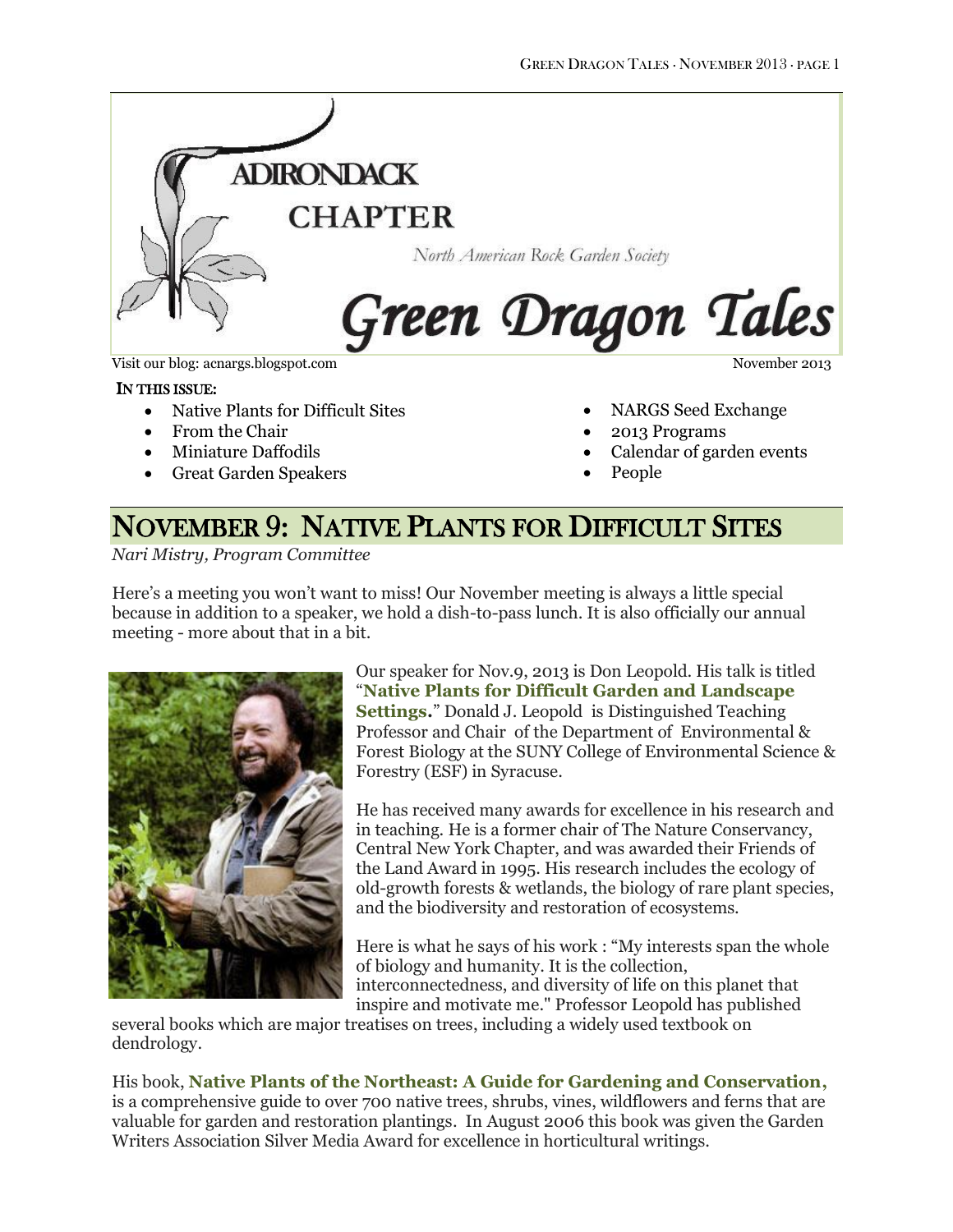(**Note:** Our ACNARGS Chapter has copies of this book for sale at a good discount to members only. They will be available again at the Nov.9 meeting.)

Please plan to join us with your dish-to-pass and your own service at about 11:30 for set-up in the Whetzel Room, 404 Plant Science, so that we can begin lunch promptly at noon. Drinks will be provided. Our regular meeting will begin at 1:00 p.m. with the convening of our 2013 annual meeting, announcements, and speaker presentation.

Our annual meeting will be brief with the only item of business being the election of officers for 2014. The slate is listed below and you may note that it looks a like this year's officers. That's because each one has agreed to continue in his/her position for next year.

**Chair:** Carol Eichler **Vice Chair and Program Chair**: John Gilrein **Secretary:** Mary Stauble **Treasurer:** BZ Marranca

Instead of Plant-of-the-Month every member in attendance can look forward to receiving a free Membership Appreciation Gift. The success of our plant sales – thanks in great part to your plant donations and purchases – enables us to offer this gift as a benefit of membership.

# FROM THE CHAIR

### *Carol Eichler, ACNARGS Chair*

It's hard for me to accept that our last meeting of the year is just a few days away. Our mild weather – as of this writing I've yet to get a frost here – seems to contradict the dates on my calendar. I always regret seeing the lush colors of our landscape transition to monochromic tones. As a gardener I miss my garden and find myself looking ahead to spring.

Granted there are lots of gardening activities to help sustain me through this dormant time and it begins right here with our annual meeting and luncheon on November 9<sup>th</sup> (look for more information in this newsletter).

Some other markers to look forward to includes the NARGS Seed Exchange. First, there's our get-togethers in early December, as yet unscheduled until we know when we will be receiving the seeds in bulk. Our task will be to portion these seeds into individual packets. On December 15th, we're told the seed list and order form will be posted on line (**[found here](https://www.nargs.org/seed-exchange)**). That always occupies me for hours of deliberation and research to put an order together. A bonus for volunteers who help with our distribution phase is that they are entitled to order an extra 10 seed packets (35 instead of the usual 25). But remember, you must be a member of NARGS to participate.

What I like about the Seed Exchange is that once the seeds arrive, it's time to think about sowing them. So the new garden season gets a real early start, in defiance of the winter winds howling outside. Look for an article in our first issue of 2014 where I describe my easy method of seed starting without a greenhouse. My technique is less than perfect but I am happy with the results.

Back to this issue, we will find a glimpse into next year's line-up of programs. As time progresses we are certain to add more Chapter activities for 2014. Our Board generally meets in January to make plans for the new program year. Feel free to contact me if you have ideas for garden tours, workshops, or other program enhancements. We on the Board are open to entertaining your suggestions.

Meanwhile, I'll see you at the November meeting!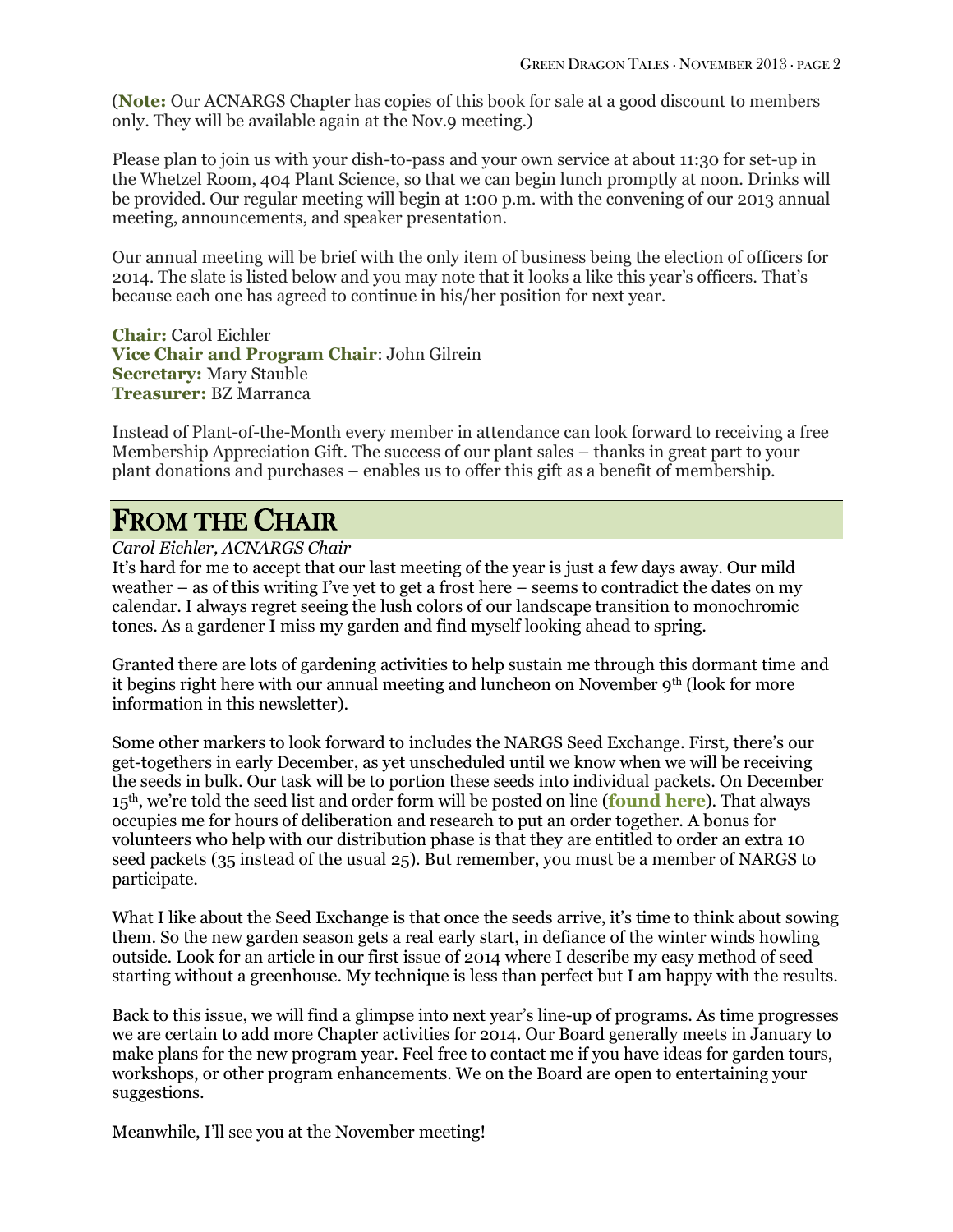Gardens and flowers have a way of bringing people together, drawing them from their homes. ~Clare Ansberry

# PLANT OF THE MONTH: MINIATURE DAFFODILS

#### *John Gilrein*

Our November 2013 POM is miniature daffodils (Narcissi). This month the POM will be a member benefit, and the first set of bulbs will be free. Miniature daffodils generally grow 6 inches high or less. The catalog has a disclaimer that the plant height may vary. In my experience, miniature daffodils grow taller than the height figures in catalogs, but I don't yet have experience with the cultivars we're offering this month.

Cultivars we will have are 'Chit Chat', 'Rip Van Winkle', and 'Tiny Bubbles'; these are all yellow daffodils. Since these are very small plants, they should be planted in a location where they can be seen and not obscured by other plants, like the front of a border or in a rock garden. **Cultivation:** Hardy to zone 4. Plant in full sun to part sun, 4 inches deep and 4 inches apart in good, well drained soil. Daffodils are not normally eaten by deer, voles, etc.



**'Rip Van Winkle'** is a double flowered heirloom daffodil from 1884 with green segments interspersed with yellow. Listed height 5-8 inches; bloom time early-mid Spring.

**'Tiny Bubbles'** is single flowered daffodil with narrow foliage and a strong fragrance. Listed height is 4-6 inches; bloom time is mid Spring.

**'Chit Chat'** is a muti-flowered single daffodil. Listed height is 3 to 4 inches; bloom time is midlate Spring. Each set of bulbs will have 10 to 12 bulbs (12 for Chit Chat, 10 for Rip van Winkle and Tiny Bubbles). After everyone has received their first set of bulbs, the rest will be sold.

Plant of the Month is a member benefit, partially subsidized by your dues, to provide additional encouragement to attend meetings and expand the horizons of our members. The goal is to coordinate the plant of the month to the meeting topic, though sometimes that is not possible. Please send suggestions for Plant of the Month to John Gilrein.

It is a greater act of faith to plant a bulb than to plant a tree . . . to see in these wizened, colourless shapes the subtle curves of the Iris reticulata or the tight locks of the hyacinth.~Clair Leighton, Four Hedges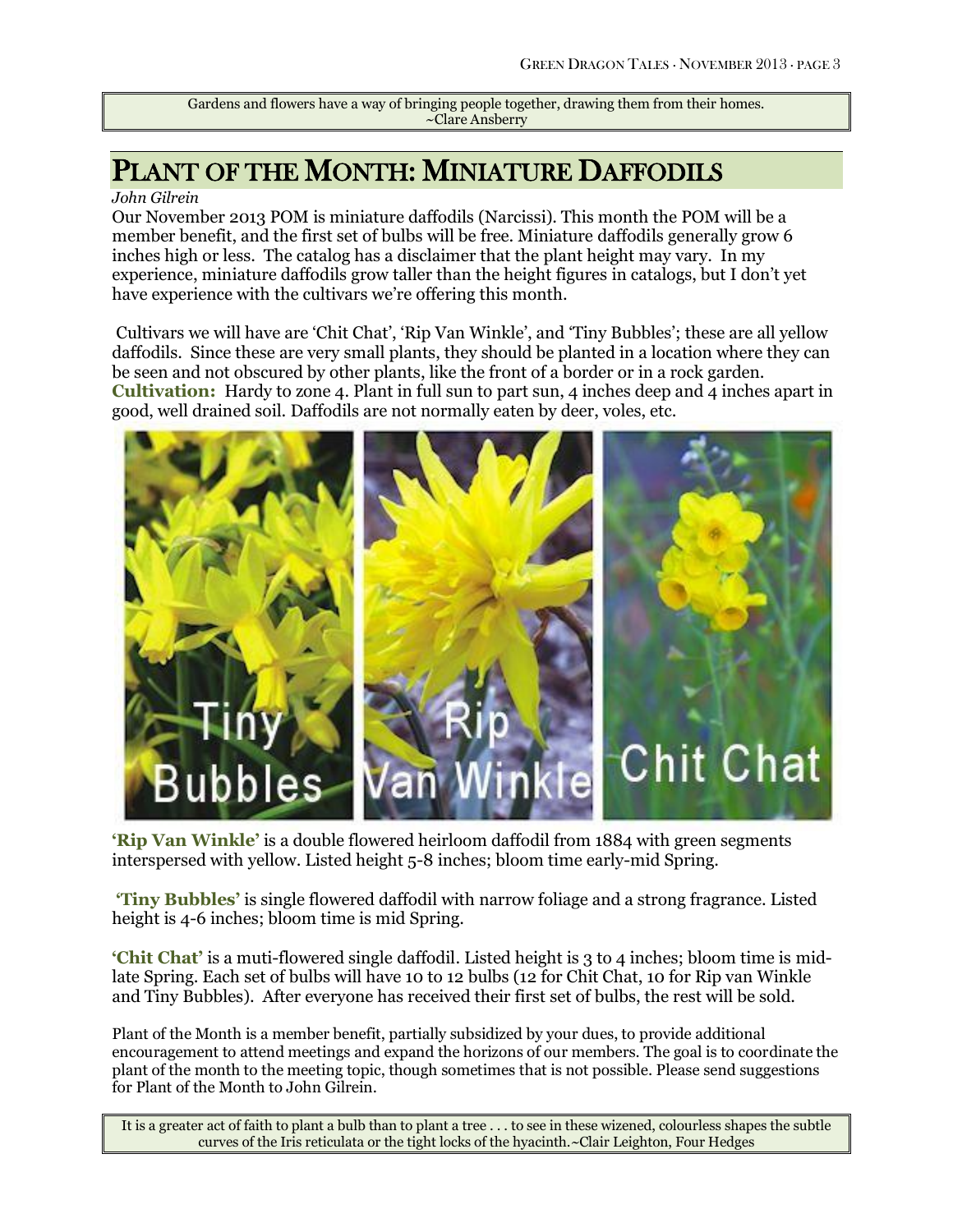# GREAT GARDEN SPEAKERS

## *Kathy Purdy*

Since I was the speaker at the last meeting, I'm not going to review the talk. But if you were there, I thank you, and would like to remind you to write your own review of my talk on **Great Garden [Speakers](http://greatgardenspeakers.com/listing/kathy-purdy.html)**. This website provides listings of speakers on all sorts of garden topics, including gardening, nature, horticulture and design. You can search the database by topic, speaker, and geographical location, which makes it easy to find a speaker who doesn't need overnight accommodations. If you or someone you know belongs to another gardening organization looking for speakers, have them check out **[Great Garden Speakers](http://greatgardenspeakers.com/index.php)**.



# NARGS SEED EXCHANGE IS COMING OUR WAY!

*Carol Eichler*

We just can't seem to help ourselves. Our Chapter has committed to yet another year of helping with the NARGS Seed Exchange. Thanks to those of who have already signed up to help, I'm confident we can easily fulfill our commitment with the Packaging Phase. More are always welcome to help so please contact me if you interested in participating. Packaging means we'll be receiving donations of seed "in bulk" to pack into individual glassine envelopes. We do only a small portion of the more than 4,000 taxa that are donated.



Our Chapter has done this phase before – last year, as well as several years ago (not to mention the 3 years we served as the Seed Distribution Chapter). Here's what the Packing Phase entails: We will schedule 1-3 group sessions as required, once we know when the seed will arrive. We don't get a lot of advance notice as to the date but it will be sometime between late November and early December and we will have until January 1st to complete the job and send everything on to the next phase of the Exchange. Last year we met at the classroom at Ken Post Lab and we hope to do so again this year.

One by one we take bulk seed from a given species, break it down into smaller quantities of seed into the suggested number of packages, seal and label each package. The job is a bit tedious but the camaraderie of working in a group makes the task of packaging fun (in my opinion) and the work goes fast. Everything goes so smoothly because

NARGS is so well organized with specific instructions and all the materials we need. Add to that our past experience of simple "tools" that make the job go even more smoothly, and even a beginner soon becomes a skilled seed packer.

As soon as we have the scheduled the workdays we'll send out an email to all our members with this information and further instructions.

## HOW THE SEED EXCHANGE WORKS

Overall, the NARGS Seed Exchange is an amazing process. For those who are interested in learning more, here's an explanation of how the Seed Exchange works from the NARGS website: "The Seed Exchange is made possible through the generosity and hard work of many NARGS members. It begins with members collecting seed of plants in their garden or in natural areas.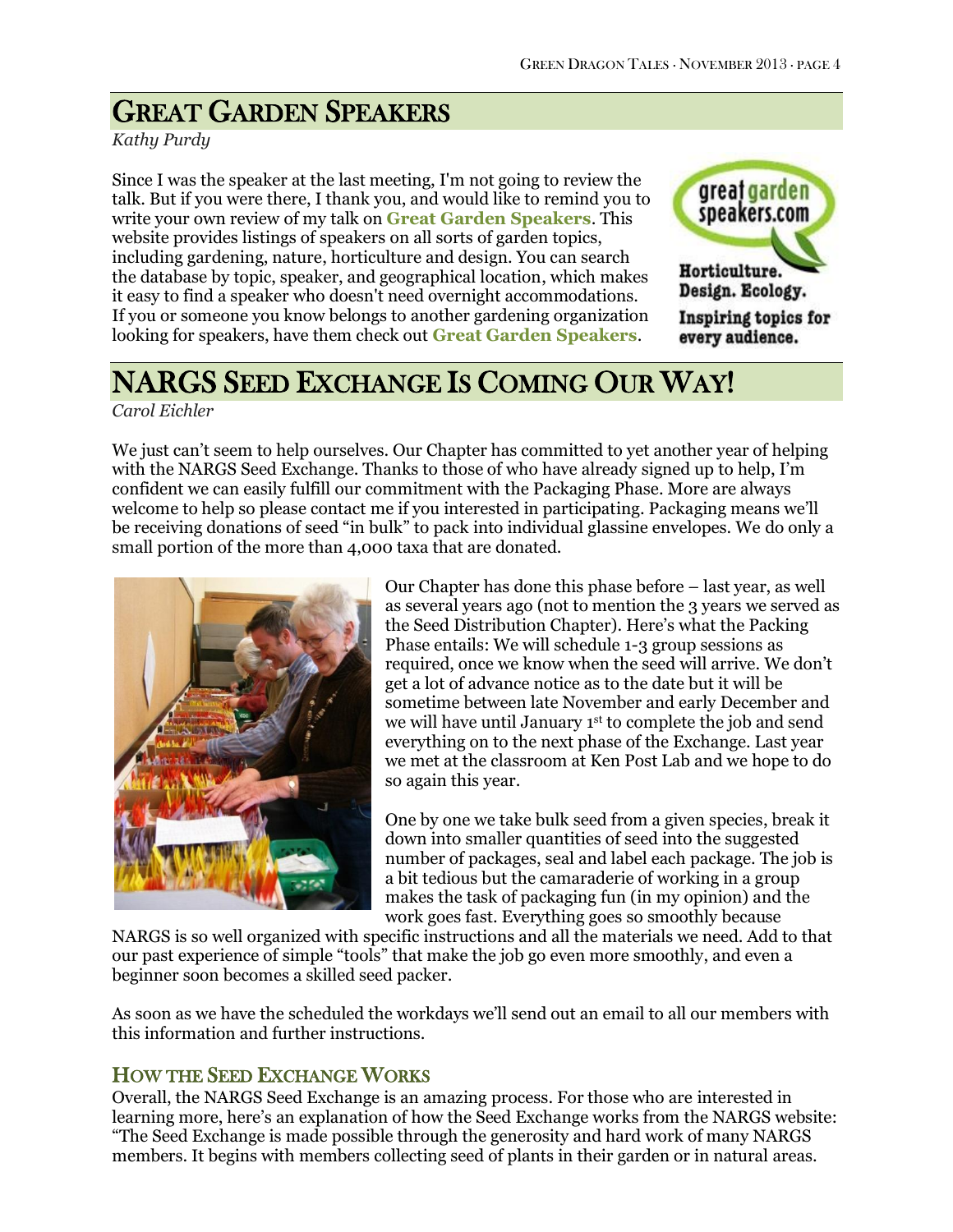Donated seed is sent to the Intake Manager, Laura Serowicz. The Intake Manager enters all the donations into a computer database, verifies the seed name and adds descriptions where needed. Each donor is assigned a donor number, which will be included in the Seed List. The Seed List is posted on the NARGS website in mid-December.

"By mid- to late-November all the donated seeds are cataloged and the database program generates the seed list numbers. The seeds are shipped to various Packaging Chapters and individuals who divide them into individual packets in December. The finished packets are then sent to the Main Seed Distribution Chapter, where the seed orders from members are picked and mailed out from early January to mid February.

"A surplus seed list of all the seed numbers which are left over after the Main Seed Distribution is closed is sent in late February to members who request it and surplus seed orders are filled in early March by the Surplus Seed Distribution Chapter. All members are charged a nominal fee for surplus seed orders based on the quantity of packets they request. After that the remaining seed is sent to various NARGS chapters for distribution to their members."

# VIDEOS ON TREES BY DON LEOPOLD

*Kathy Purdy*



If you would like to learn more about trees, Don Leopold, our speaker for the upcoming meeting, has created a **[series of videos which can be](http://www.youtube.com/watch?v=wOZzcyhsiRM&list=PLBE1197A3397CAE00) viewed on**  [YouTube](http://www.youtube.com/watch?v=wOZzcyhsiRM&list=PLBE1197A3397CAE00). There are 35 short videos, each on a different species.

Just a reminder, we are offering Professor Leopold's book, *Native Plants of the Northeast*, for sale to members at a deeply discounted rate. The book will be available at both the October and November meetings, while supplies last.

# 2013 PROGRAM PLANS

*Mark your calendars! Unless otherwise specified, all local events start with a brown bag lunch at noon with the program following at 1 pm, and take place at the Whetzel Room, 404 Plant Science Building, Cornell University, Ithaca, NY (see map on the last page).*

**November 9: [Don Leopold](http://www.timberpress.com/speakers/author?id=61)** on **Native Plants for Difficult Garden and Landscape Settings.**  This includes a dish-to-pass lunch starting at noon.

Details as we learn them will be included in future newsletters, our blog, **[acnargs.blogspot.com](http://acnargs.blogspot.com/)**, and our Facebook page, **[http://www.facebook.com/acnargs](http://acnargs.blogspot.com/)**.

I suppose no one who loves his garden is entirely without books on his favourite subject; and, indeed, I have always found that a lover of gardens and flowers is also more or less a lover and reader of books. In our country villages the chief applicants for books from the lending library are the gardeners, and the more they love their gardens and their flowers the more they wish to read about them; and the more they get to know from books the more they desire to know; and when cut off from their gardens by snow and frost they still find plenty of employment and pleasant work in reading of their favourites; and the best gardeners are the greatest readers, for Sir Thomas Browne's saying holds good with gardening and botany as much as in other pursuits, "They do most by books, who could do much without them. ~ Henry Nicholson Ellacombe, 1901

## CALENDAR OF GARDEN EVENTS

### **NOVEMBER**

**Pick a Durable Tree for Your Site** Mon. Nov. 4, 6:30-8:30 pm, Pat Curran, CCE **Don Leopold, Native Plants for Difficult Garden and Landscape** Settings Sat. Nov. 9, 12pm for dish-to-pass lunch, Adirondack Chapter of the North American Rock Garden Society, Wetzel Rm., Plant Sci. Bldg, Cornell (NB: this meeting is on the **SECOND** Saturday)